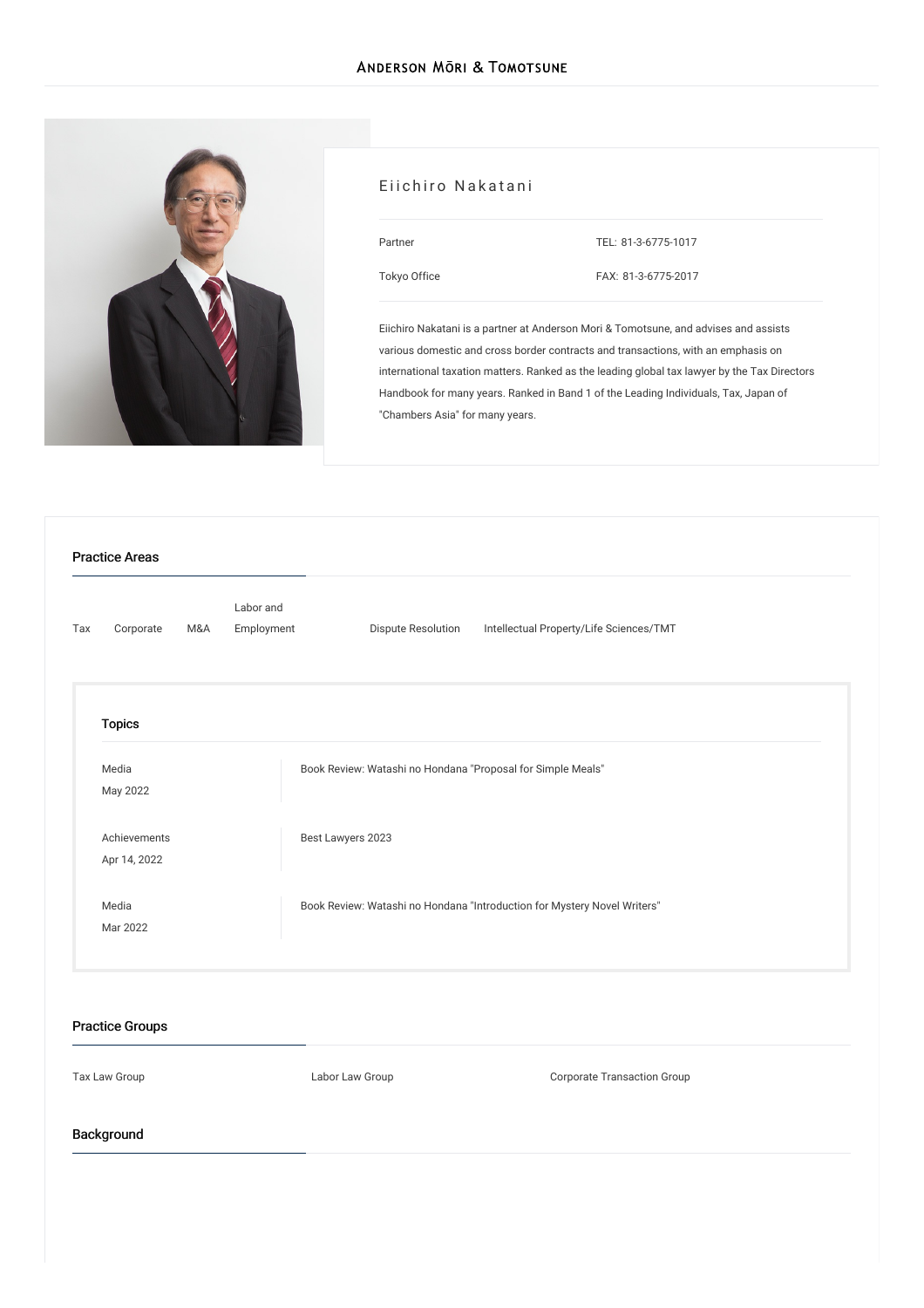| Mar 1982            | Tokyo University (LL.B.)                                                |
|---------------------|-------------------------------------------------------------------------|
| Oct 1991 - Sep 1992 | Trained at a law firm in the United Kingdom                             |
| Apr 2007 - Mar 2008 | Part-time Lecturer, Waseda University School of Law (International Tax  |
|                     | Law)                                                                    |
| Apr 2016 -          | Member of the Japanese Law Translation Council, the Ministry of Justice |

## Publications

| Book Review: Watashi no Hondana "Proposal for Simple Meals" Nikkei Sangyo Shinbun (May 20, 2022)                       | May 2022 |
|------------------------------------------------------------------------------------------------------------------------|----------|
| Book Review: Watashi no Hondana "Introduction for Mystery Novel Writers"<br>Nikkei Sangyo Shinbun (Mar 11, 2022)       | Mar 2022 |
| Book Review: Watashi no Hondana "Digital Fascism" Nikkei Sangyo Shinbun (Dec 24, 2021)                                 | Dec 2021 |
| Book Review: Watashi no Hondana "Comprehensible Study of Monotheisms" Nikkei Sangyo Shinbun (Oct 29, 2021)             | Oct 2021 |
| Tax Controversy 2022 (Japan Chapter) LEXOLOGY Getting The Deal Through                                                 | Oct 2021 |
| Book Review: Watashi no Hondana "Machine Cannibalism" Nikkei Sangyo Shinbun (Aug 27, 2021)                             | Aug 2021 |
| Book Review: Watashi no Hondana "Issues in Japanese History" Nikkei Sangyo Shinbun (Jun 18, 2021)                      | Jun 2021 |
| Book Review:Watashi no Hondana "Employment and Law after Digitalization" Nikkei Sangyo Shinbun (Apr 16, 2021)          | Apr 2021 |
| <b>Book Review: Watashi no Hondana "Reverse Tokyo"</b> Nikkei Sangyo Shinbun (Feb 19, 2021)                            | Feb 2021 |
| Book Review: Watashi no Hondana "Legal Department in Hope" Nikkei Sangyo Shinbun (Dec 11, 2020)                        | Dec 2020 |
| Book Review: Watashi no Hondana "Unknown Legacy of Kumano" Nikkei Sangyo Shinbun (Oct 16, 2020)                        | Oct 2020 |
| Tax Controversy 2021 (Japan Chapter) LEXOLOGY Getting The Deal Through                                                 | Oct 2020 |
| Book Review: Watashi no Hondana " 'Houjouki' - Transience of people and houses"<br>Nikkei Sangyo Shinbun (Aug 7, 2020) | Aug 2020 |
| Book Review: Watashi no Hondana "Practical Guidelines for 'School Lawyers"<br>Nikkei Sangyo Shinbun (Mar 13, 2020)     | Mar 2020 |
| Book Review: Watashi no Hondana "The 'Art' of Appreciating Pictures"<br>Nikkei Sangyo Shinbun (Jan 10, 2020)           | Jan 2020 |
| Scope of Source Replacing Provisions                                                                                   | Nov 2019 |
| Nikkei Sangyo Shinbun (Nov 1, 2019)<br>Book Review: Watashi no Hondana A World History of Philosophy and Religion"     | Nov 2019 |
| <b>Tax Controversy 2020 (Japan Chapter)</b> LEXOLOGY Getting The Deal Through                                          | Oct 2019 |
| Book Review: Watashi no Hondana "The Road of Fire" Nikkei Sangyo Shinbun (Aug 30, 2019)                                | Aug 2019 |
| Book Review: Watashi no Hondana "Whole Picture of Mirei Shigemori's Gardens" Nikkei Sangyo Shinbun (Aug 2, 2019)       | Aug 2019 |
| Book Review: Watashi no Hondana "Imperial Family and Tea Ceremony" Nikkei Sangyo Shinbun (Jun 21, 2019)                | Jun 2019 |
| Book Review: Watashi no Hondana "A Prayer of Plastics" Nikkei Sangyo Shinbun (Apr 12, 2019)                            | Apr 2019 |
| Book Review: Watashi no Hondana "Buddhist Statues - Spirit and Shape"<br>Nikkei Sangyo Shinbun (Feb 1, 2019)           | Feb 2019 |
| Book Review: Watashi no Hondana - Fossa Magna - Nikkei Sangyo Shinbun (Nov 16, 2018)                                   | Nov 2018 |
| Getting the Deal Through - Tax Controversy 2019 (Japan Chapter) Getting the Deal Through - Tax Controversy 2019        | Oct 2018 |
| Book Review: Watashi no Hondana - Full Picture of Edo Castle - Nikkei Sangyo Shinbun (Sep 7, 2018)                     | Sep 2018 |
| JAPAN: Sharing Economy<br>Tax Management International Forum Vol. 39, Issue 3                                          | Aug 2018 |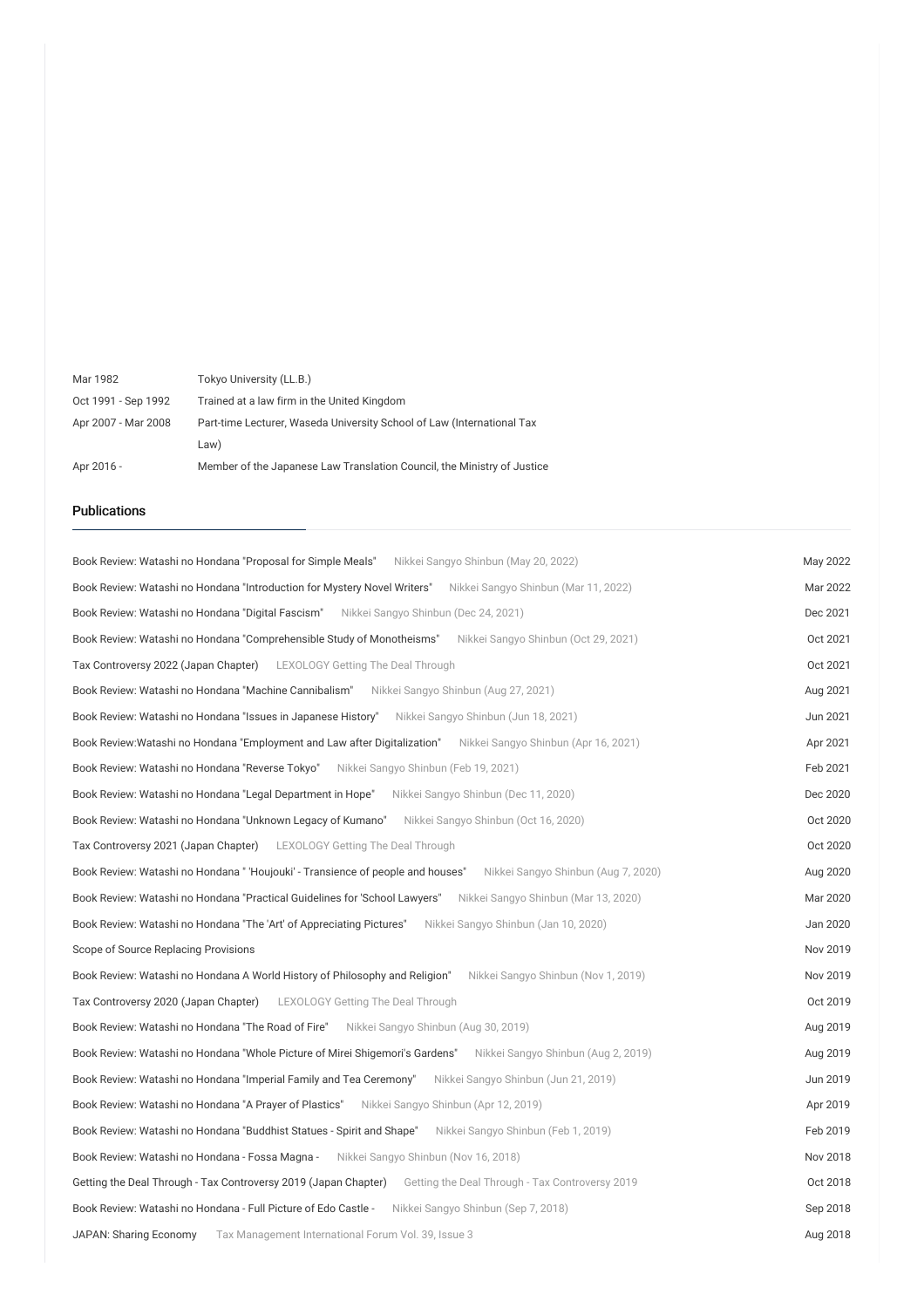| Book Review: Watashi no Hondana - A Textbook on Crows -<br>Nikkei Sangyo Shinbun (Jul 13, 2018)                                                                                      | <b>Jul 2018</b> |
|--------------------------------------------------------------------------------------------------------------------------------------------------------------------------------------|-----------------|
| Book Review: Watashi no Hondana - A History of Human Races Extinctions - Nikkei Sangyo Shinbun (May 11, 2018)                                                                        | May 2018        |
| Tax Traps for the Unwary: Japan Tax Management International Forum Vol. 38, Issue 4                                                                                                  | Dec 2017        |
| Getting the Deal Through - Tax Controversy 2018 (Japan Chapter) Getting the Deal Through - Tax Controversy 2018                                                                      | Oct 2017        |
| Acquiring a Host Country Business: Japan Tax Management International Forum Vol. 38, Issue 3                                                                                         | Sep 2017        |
| Introduction to Japanese Business Law & Practice Third Edition<br>Anderson Mori & Tomotsune                                                                                          | Sep 2017        |
| We Will Be Landing Soon: A Multinational Survey of the Treatment of Income and Gains of Individuals Who Change Residence (Japan                                                      | Apr 2017        |
| Journal of International Taxation<br>Chapter)                                                                                                                                        |                 |
| Protecting the Tax Base - BEPS and Beyond: Japan<br>Tax Management International Forum Vol.37, No.4                                                                                  | Dec 2016        |
| Legal Consultation for Non Profit Organizations<br>Eiji Press                                                                                                                        | Sep 2016        |
| Anti-BEPS Measures Promulgated or Proposed by Host Country: Japan Tax Management International Forum Vol.37, No.3                                                                    | Sep 2016        |
| Model Articles of Incorporation of Japanese LLC - For Eight Typical Purposes<br>Shoji Homu                                                                                           | May 2016        |
| Future of Anti-avoidance Provisions - the word "unjustifiably" should not be "unjustifiably" stretched<br>Zeimu Koho                                                                 | Jan 2016        |
| Consistency Requirements on Inbound Taxpayers in Applying Host Country Treaty Provisions: Japan<br><b>Tax Management</b>                                                             | Dec 2015        |
| International Forum Vol.36, No.4                                                                                                                                                     |                 |
| Unilateral anti-BEPS measures promulgated or proposed by host country since July 2013: Japan<br>Tax Management International                                                         | Sep 2015        |
| Forum (Vol.36, No.3 September 2015)                                                                                                                                                  |                 |
| The practical protection of taxpayers' fundamental rights<br>Cahiers de droit fiscal international 2015                                                                              | Jul 2015        |
| Income and indirect tax consequences of inbound cloud computing transactions: Japan<br>Tax Management International Forum                                                            | Dec 2014        |
| (Vol.35, No.4 December 2014)                                                                                                                                                         |                 |
| Introduction to Japanese Business Law & Practice Second Edition<br>LexisNexis Japan                                                                                                  | Oct 2014        |
| Getting the Deal Through - Tax Controversy 2015 (Japan Chapter)<br>Getting the Deal Through - Tax Controversy 2015                                                                   | Oct 2014        |
| The deductibility of interest paid to foreign persons: Japan<br>Tax Management International Forum (Vol.35, No.3 August 2014)                                                        | Aug 2014        |
| Taxation regarding commisionnair (general commission agent) under Japanese tax laws (2)<br><b>NBL No.1031</b>                                                                        | Aug 2014        |
| Taxation regarding commisionnair (general commission agent) under Japanese tax laws (1)<br><b>NBL No.1029</b>                                                                        | Jul 2014        |
| Income tax withholding and reporting obligations on cross-border payments: Japan<br>Tax Management International Forum                                                               | Dec 2013        |
| (Vol.34, No.4 December 2013)                                                                                                                                                         |                 |
| Extraterritorial Application of Foreign Laws: A Primer for Japanese Companies<br>Kinzai                                                                                              | Nov 2013        |
| Host country rules to prevent base erosion and profit shifting: Japan<br>Tax Management International Forum (Vol.34, No.3                                                            | Sep 2013        |
| September 2013)                                                                                                                                                                      |                 |
| Articles of Incorporation of GK (Japanese LLC) - analysis of actual examples<br>Shiryoban Shoji Homu                                                                                 | May 2013        |
| Introduction to Japanese Business Law & Practice<br>LexisNexis Hong Kong                                                                                                             | Dec 2012        |
| Beneficial ownership: Japan<br>Tax Management International Forum (Vol.33, No.4 December 2012)                                                                                       | Dec 2012        |
| Tax ramifications to a foreign corporation of using a service provider in host country: Japan<br>Tax Management International                                                        | Sep 2012        |
| Forum (Vol.33, No.3 September 2012)                                                                                                                                                  |                 |
| The audit process: examination of tax returns and appeal rights: Japan<br>Tax Management International Forum (Vol.32, No.4                                                           | Dec 2011        |
| December 2011)                                                                                                                                                                       |                 |
| Taxation on Return of Director's Remuneration<br><b>Business Homu</b>                                                                                                                | Sep 2011        |
| Tax saving scheme by using overseas trust - the decision of Nagoya District Court dated March 24, 2011 International Taxation                                                        | Sep 2011        |
| Income and employment tax ramifications of sending corporate personnel to host country: Japan<br>Tax Management International<br>Forum (Vol.32, No.3 September 2011)                 | Sep 2011        |
| Taxation Case where the stock transfer of a multinational company falls under a fictitious transaction (Practical Guide to Tax Law<br>Precedents)<br>Shinzansha Publisher Co., Ltd., | Jul 2011        |
| Taxation of Offshore Deferred Compensation and Equity Awards: Japan<br>Tax Management International Forum (Vol.31, No.4<br>December 2010)                                            | Dec 2010        |
| Loan guarantees: whether deductibility entails (or should entail) taxability?: Japan<br>Management International Forum (Vol.31, No.3<br>September 2010)                              | Sep 2010        |
| Japanese Business Law and Practice<br>Law Press China                                                                                                                                | May 2009        |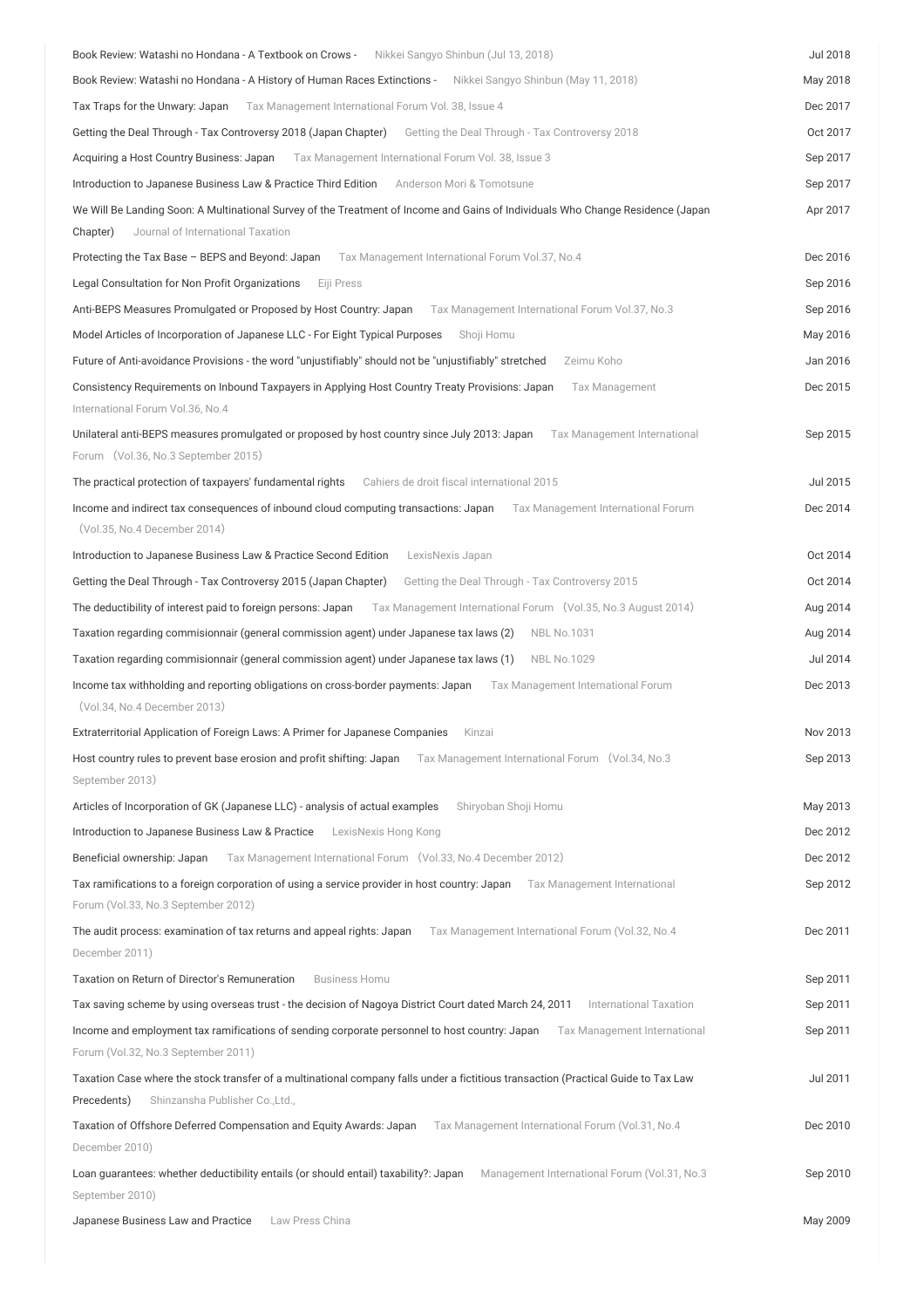#### Achievements

| Apr 14, 2022 | Best Lawyers 2023                                                                 |
|--------------|-----------------------------------------------------------------------------------|
| Jan 13, 2022 | The Legal 500 Asia Pacific 2022                                                   |
| Dec 16, 2021 | Chambers Asia-Pacific 2022                                                        |
| Sep 17, 2021 | Asialaw Profiles 2022                                                             |
| Apr 15, 2021 | Best Lawyers 2022                                                                 |
| Jan 13, 2021 | The Legal 500 Asia Pacific 2021                                                   |
| Dec 15, 2020 | Chambers Asia-Pacific 2021                                                        |
| Sep 17, 2020 | <b>Asialaw Profiles 2021</b>                                                      |
| Sep 1, 2020  | World Tax and Tax Controversy Leaders 2021                                        |
| Jul 21, 2020 | The A-List: Japan's Top 100 Lawyers                                               |
| Apr 9, 2020  | Best Lawyers 2021                                                                 |
| Jan 20, 2020 | The Legal 500 Asia Pacific 2020                                                   |
| Dec 6, 2019  | Chambers Asia-Pacific 2020                                                        |
| Sep 19, 2019 | Asialaw Profiles 2020                                                             |
| Apr 4, 2019  | Best Lawyers 2020                                                                 |
| Jan 17, 2019 | The Legal 500 Asia Pacific 2019                                                   |
| Nov 30, 2018 | Chambers Asia 2019                                                                |
| Dec 7, 2017  | Chambers Asia 2018                                                                |
| Nov 29, 2017 | The Legal 500 Asia Pacific 2018                                                   |
| Jan 13, 2017 | Chambers Asia 2017                                                                |
| Nov 10, 2016 | The Legal 500 Asia Pacific 2017                                                   |
| Feb 9, 2016  | Chambers Asia 2016                                                                |
| Nov 13, 2015 | The Legal 500 Asia Pacific 2016                                                   |
| Feb 13, 2015 | Chambers Asia 2015                                                                |
| Nov 20, 2014 | The Legal 500 Asia Pacific 2015                                                   |
| Feb 18, 2014 | Chambers Asia 2014                                                                |
| Dec 20, 2013 | Tax Directors Handbook 2014                                                       |
| Nov 13, 2013 | The Legal 500 Asia Pacific 2014                                                   |
| Mar 4, 2013  | Chambers Asia 2013                                                                |
| Dec 19, 2012 | Tax Directors Handbook 2013                                                       |
| Nov 30, 2012 | The Legal 500 Asia Pacific 2013                                                   |
| Feb 24, 2012 | Chambers Asia 2012                                                                |
| Dec 19, 2011 | Tax Directors Handbook 2012                                                       |
| Dec 13, 2011 | The Legal 500 Asia Pacific 2012                                                   |
| Mar 28, 2011 | Chambers Asia 2011                                                                |
| Dec 27, 2010 | Tax Directors Handbook 2011                                                       |
| Dec 8, 2010  | Legal 500 2010/2011                                                               |
| Dec 2, 2008  | Legal500 2008/2009                                                                |
| Dec 2, 2008  | Chambers Asia 2009                                                                |
| Nov 28, 2008 | Tax Directors Handbook 2009                                                       |
| Jun 19, 2008 | Japanese Institute of Certified Public Accountants - 36th Award for Academic Work |

## Professional Admissions

Japan (1984)

Professional and Academic Associations